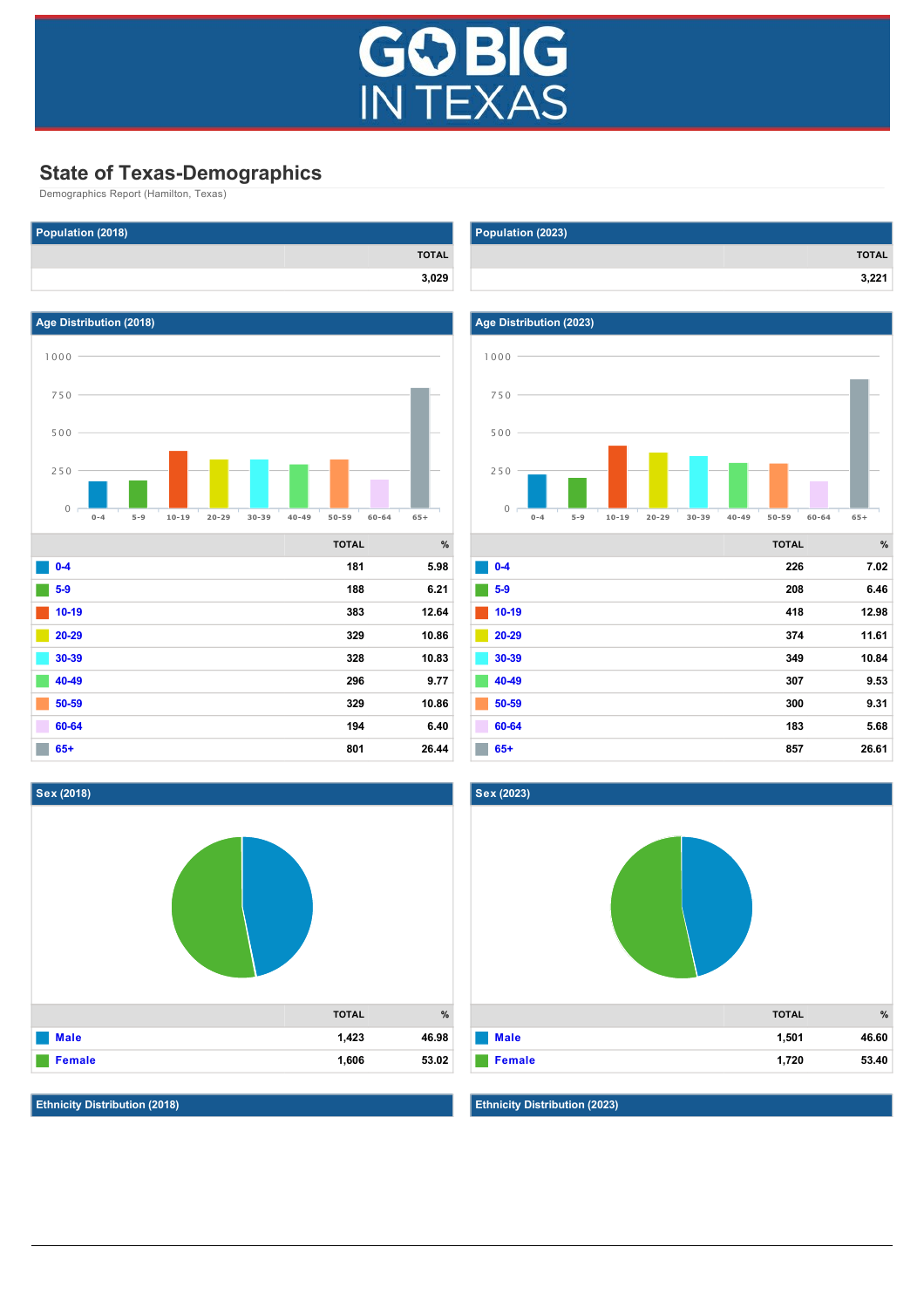







| Total Households (2018) |              |               |
|-------------------------|--------------|---------------|
|                         | <b>TOTAL</b> | $\frac{9}{6}$ |
| <b>Households</b>       | 1.236        | n/a           |
| <b>Families</b>         | 788          | 63.75         |

| Average Household Income (2018) |              |
|---------------------------------|--------------|
|                                 | <b>TOTAL</b> |
|                                 | 38,101       |

**Household Income Distribution (2018)**



**Indian**

**[Other \(nonhispanic\)](http://texas.zoomprospector.com/#) 1 0.03 [Multirace \(nonhispanic\)](http://texas.zoomprospector.com/#) 28 0.87 [Hispanic \(nonhispanic\)](http://texas.zoomprospector.com/#) 367 11.39**

 $\sim$ 

|                         | <b>TOTAL</b> | %     |
|-------------------------|--------------|-------|
| <b>White</b>            | 2,947        | 91.49 |
| <b>Black</b>            | 36           | 1.12  |
| <b>American Indian</b>  | 20           | 0.62  |
| <b>Asian</b>            | 43           | 1.33  |
| <b>Pacific Islander</b> | 1            | 0.03  |
| <b>Other</b>            | 128          | 3.97  |
| <b>Multirace</b>        | 47           | 1.46  |

**Islander**

| Total Households (2023) |              |       |
|-------------------------|--------------|-------|
|                         | <b>TOTAL</b> | %     |
| <b>Households</b>       | 1.180        | n/a   |
| <b>Families</b>         | 843          | 71.44 |

| Average Household Income (2023) |              |
|---------------------------------|--------------|
|                                 | <b>TOTAL</b> |
|                                 | 42,999       |

**Household Income Distribution (2023)**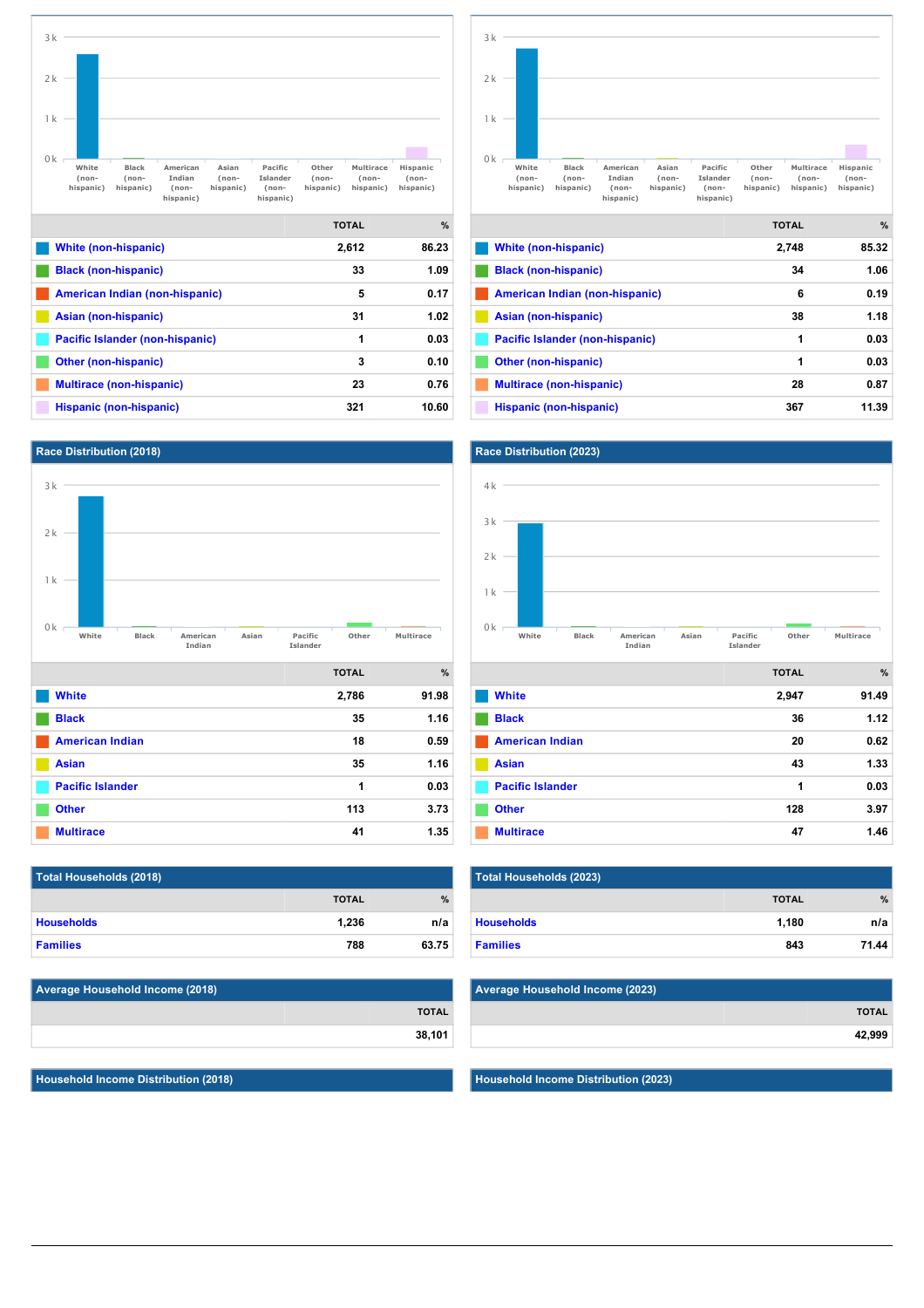

**[\\$40\\$50K](http://texas.zoomprospector.com/#) 97 7.85 [\\$50\\$60K](http://texas.zoomprospector.com/#) 98 7.93 [\\$60\\$75K](http://texas.zoomprospector.com/#) 104 8.41 [\\$75\\$100K](http://texas.zoomprospector.com/#) 145 11.73 [> \\$100K](http://texas.zoomprospector.com/#) 154 12.46**



|              | <b>TOTAL</b> | %     |
|--------------|--------------|-------|
| $<$ \$10 $K$ | 169          | 14.32 |
| \$10-\$20K   | 176          | 14.92 |
| \$20-\$30K   | 121          | 10.25 |
| \$30-\$40K   | 95           | 8.05  |
| \$40-\$50K   | 95           | 8.05  |
| \$50-\$60K   | 61           | 5.17  |
| \$60-\$75K   | 123          | 10.42 |
| \$75-\$100K  | 126          | 10.68 |
| $>$ \$100K   | 210          | 17.80 |

## **Labor Force Status (2018)**



# **TOTAL % [Labor Force](http://texas.zoomprospector.com/#) 1,340 n/a [Employed](http://texas.zoomprospector.com/#) 1,332 99.40 [Unemployed](http://texas.zoomprospector.com/#) 8 0.60 [In Armed Forces](http://texas.zoomprospector.com/#) n/a [Not In Labor Force](http://texas.zoomprospector.com/#) 1,194 n/a**



#### **Total Number of Housing (2023)**

**Labor Force Status (2023)**



### **Education Attainment (2023)**

750

**Education Attainment (2018)**

750